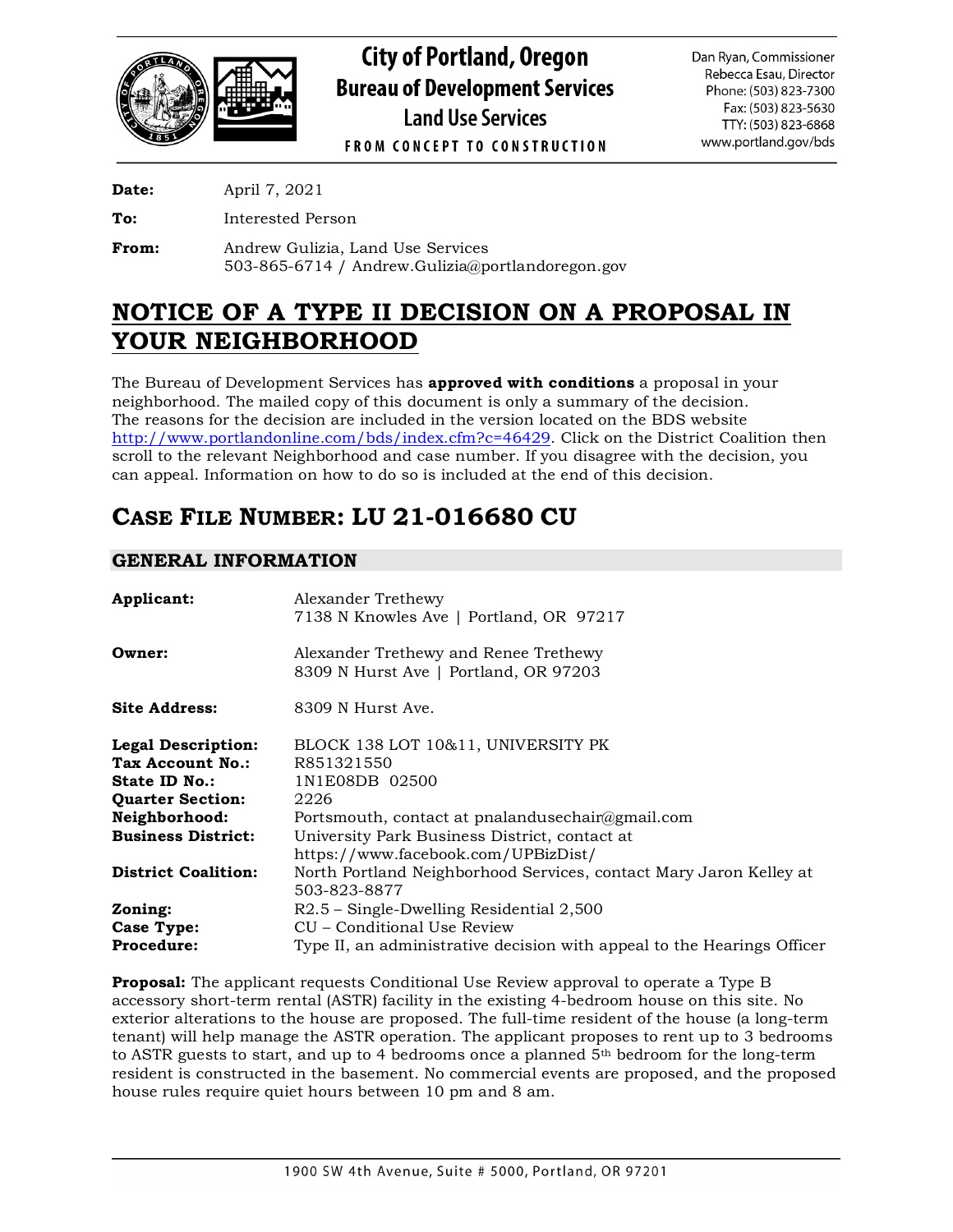**Relevant Approval Criteria:** To be approved, this proposal must comply with the approval criteria of Title 33. The relevant criteria are in Zoning Code Section 33.815.105.A-E.

## **ANALYSIS**

**Site and Vicinity:** The subject site is a 5,000-square-foot lot on the west side of N Hurst Avenue, between N Kilpatrick Street and N Willis Boulevard. The subject site is developed with a 2-story, 2,002-square-foot, 4-bedroom house that was constructed in 1900. The property has no garage, but a 9-foot-wide, paved driveway provides an off-street parking space. Neighboring properties are developed with 1-story and 2-story houses. North Lombard Street is 4 blocks to the south.

**Zoning:** The R5 single-dwelling residential zone is intended to preserve land for housing and to promote housing opportunities for individual households. The development standards work together to promote desirable residential areas by addressing aesthetically pleasing environments, safety, privacy, energy conservation, and recreational opportunities. Type B ASTR facilities are allowed in the R5 zone when approved through Conditional Use Review.

**Land Use Review History:** There are no prior land use reviews for this site.

**Agency Review:** A "Notice of Proposal" was sent March 11, 2021. The following Bureaus responded:

- The Bureau of Environmental Services (BES) stated that "BES does not object to the request for Conditional Use approval of the Type B accessory short-term rental (ASTR) facility." (Exhibit E-1)
- The Portland Bureau of Transportation (PBOT) responded with findings for the transportation-related approval criteria. Details of this response are included below under "Zoning Code Approval Criteria." (Exhibit E-2)
- The Water Bureau responded with no concerns. (Exhibit E-3)
- The Fire Bureau responded with no concerns. (Exhibit E-4)
- The Police Bureau responded that police services are adequate for the proposed use. (Exhibit E-5)
- The Site Development Review Section of the Bureau of Development Services (BDS) responded with no concerns. (Exhibit E-6)
- The Life Safety Review Section of BDS responded with no objections to approval. (Exhibit E-7)
- The Urban Forestry Division of the Parks Bureau responded with no concerns. (Exhibit E-8)

**Neighborhood Review:** No written responses to the mailed "Notice of Proposal" were received from either the Neighborhood Association or notified neighbors.

## **ZONING CODE APPROVAL CRITERIA**

## **Conditional Uses**

#### **33.815.010 Purpose**

Certain uses are conditional uses instead of being allowed outright, although they may have beneficial effects and serve important public interests. They are subject to the conditional use regulations because they may, but do not necessarily, have significant adverse effects on the environment, overburden public services, change the desired character of an area, or create major nuisances. A review of these uses is necessary due to the potential individual or cumulative impacts they may have on the surrounding area or neighborhood. The conditional use review provides an opportunity to allow the use when there are minimal impacts, to allow the use but impose mitigation measures to address identified concerns, or to deny the use if the concerns cannot be resolved.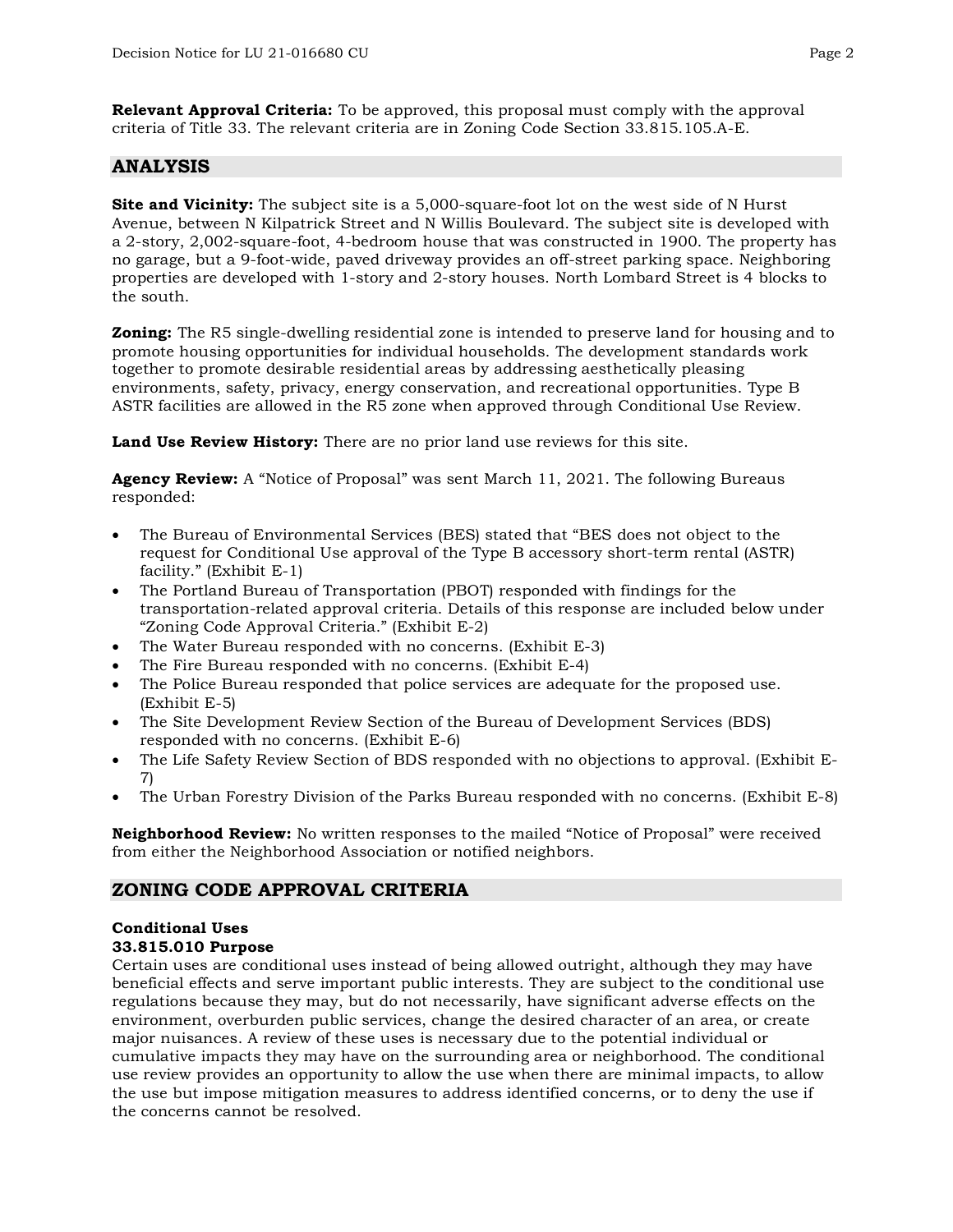**33.815.105 Institutional and Other Uses in Residential and Campus Institutional Zones** These approval criteria apply to all conditional uses in R and campus institutional zones except those specifically listed in sections below. The approval criteria allow institutions and other non‐Household Living uses in residential and campus institutional zones that maintain or do not significantly conflict with the appearance and function of residential or campus areas. Criteria A through E apply to institutions and other non‐Household Living uses in residential zones. Criteria B through E apply to all other conditional uses in campus institutional zones. The approval criteria are:

- **A. Proportion of Household Living uses.** The overall residential appearance and function of the area will not be significantly lessened due to the increased proportion of uses not in the Household Living category in the residential area. Consideration includes the proposal by itself and in combination with other uses in the area not in the Household Living category and is specifically based on:
	- 1. The number, size, and location of other uses not in the Household Living category in the residential area; and
	- 2. The intensity and scale of the proposed use and of existing Household Living uses and other uses.

**Findings:** The proposal will not technically create a new non-Household Living (nonresidential) use in the residential area, since ASTR facilities are classified as accessory to Household Living use (Zoning Code Section 33.920.110.B). However, because the characteristics of a Type B ASTR may be different from a typical residential use, the proposed ASTR will be considered a non-Household Living use for purposes of this approval criterion.

For purposes of this criterion, staff considers the "residential area" to be residentially zoned lots within a 400-foot radius of the subject site. Within this residential area, there are no non-residential uses and no other Type B ASTRs. Type A ASTRs have been approved for 3 lots within this residential area (at 4136 N Willis Blvd., 4120 N Willis Blvd., and 8249 N Chautauqua Blvd.), but this is a small percentage of all lots in the area. Also, since Type A ASTRs are limited to 2 rental bedrooms, they have lower impacts and operational characteristics that are little different from typical residential uses.

No exterior alterations are proposed to the existing house on this site. The full-time resident of the site will use the main floor bedroom, with the 3 bedrooms upstairs available for short-term rentals (Exhibits A-1 and A-2). The applicant intends to construct a  $5<sup>th</sup>$  bedroom in the basement for the full-time resident, and requests approval for the main floor bedroom (for a total of up to 4 bedrooms in the house) to be approved for short-term rentals if that occurs.

For the intensity and scale of the applicant's proposal to be reasonably evaluated within this current review, staff finds a condition of approval is warranted to require construction of the basement bedroom to be complete within 3 years of the date of this approval in order for all 4 existing bedrooms in the house to be used for short-term rentals. If construction of the basement bedroom is not completed within 3 years of the date of this approval, another Conditional Use Review would be required to expand the ASTR use beyond the 3 upper floor bedrooms.

In addition, to prevent the intensity and scale of the ASTR use from significantly impacting the residential character of the area, staff finds a condition of approval is warranted to limit the maximum number of ASTR guests to 6 while 3 bedrooms are used for short-term rentals (the equivalent of 2 persons per bedroom) and to 8 if 4 bedrooms can be used for short-term rentals. A condition of approval will require that all advertisements for the ASTR must display prominently in the title of the advertisement the maximum number of bedrooms and the maximum number of people allowed per nightly rental. To ensure over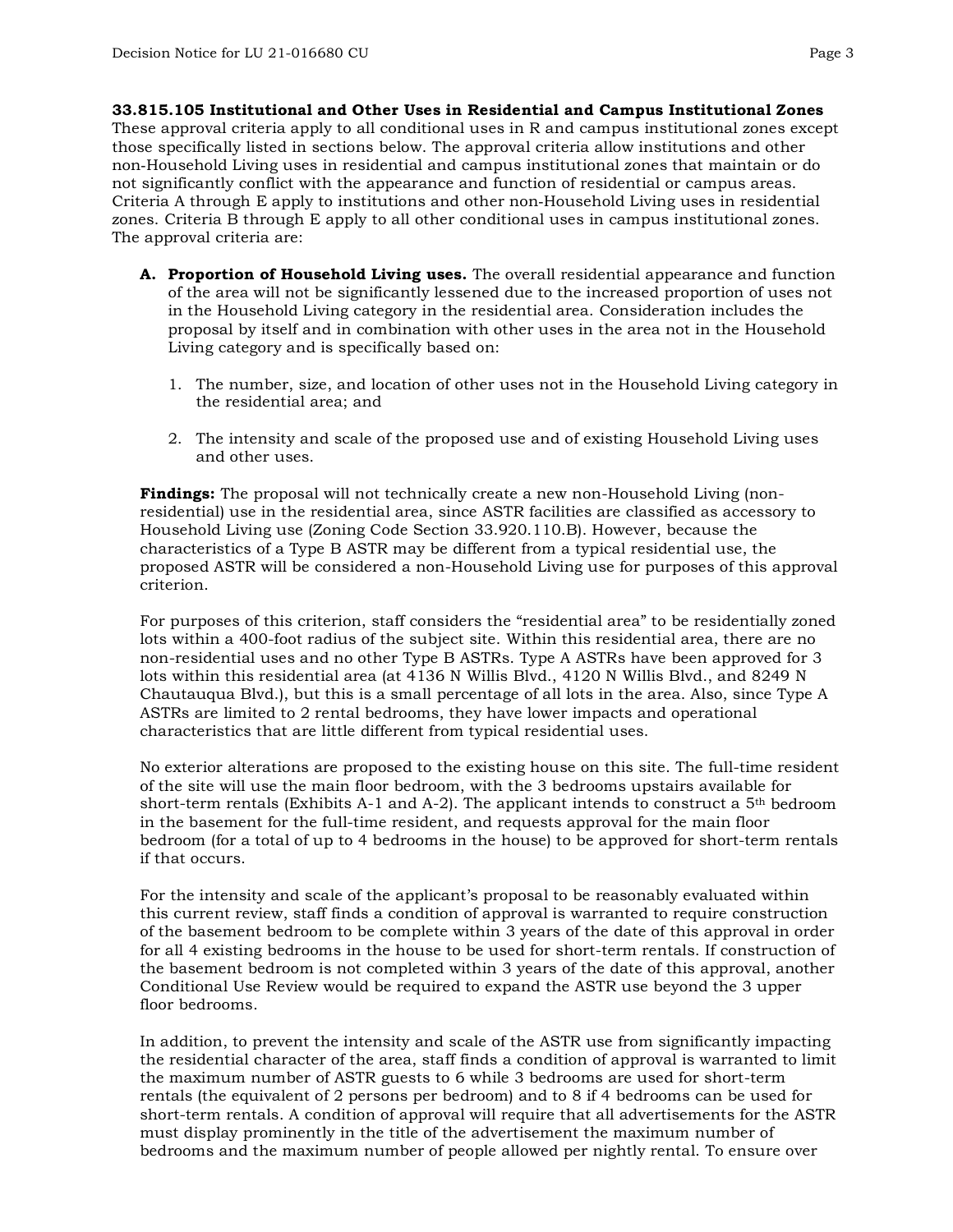time that requirements for the numbers of guests are enforced, a condition of approval will require the applicant to provide confirmation data from the rental organization to the City upon request.

Additionally, consistent with standards for ASTRs in single-dwelling residential zones, a condition of approval will prohibit commercial meetings at the ASTR facility. Commercial meetings include luncheons, banquets, parties, weddings, meetings, charitable fundraising, commercial or advertising activities, or other gatherings for direct or indirect compensation.

As there are no exterior alterations proposed to the existing house on this site, staff finds the ASTR facility will not noticeably impact the residential appearance of the area. With the conditions of approval mentioned above, staff finds the intensity and scale of the ASTR use will not significantly lessen the residential function of the area. Therefore, with the conditions of approval, staff finds this criterion is met.

#### **B. Physical compatibility.**

1. The proposal will preserve any City-designated scenic resources; and

**Findings:** City-designated scenic resources are identified on the official zoning maps with a lower case "s." The zoning maps show no City-designated scenic resource on or near this site. Therefore, criterion B.1 is not applicable.

- 2. The proposal will be compatible with adjacent residential developments based on characteristics such as the site size, building scale and style, setbacks, tree preservation, and landscaping; or
- 3. The proposal will mitigate differences in appearance or scale through such means as setbacks, screening, landscaping, tree preservation, and other design features.

**Findings:** The surrounding residential area has varying house sizes and building styles, but the subject site is compatible with neighboring properties in terms of site size, building scale and style, building setbacks, and landscaping. The ASTR use will take place inside the existing house on the site, and no exterior changes to the house or property are proposed, even if a basement bedroom is constructed.

Since the proposed Conditional Use will not create any differences in appearance or scale between the subject site and neighboring residential properties, staff finds criterion B.2, above, is met. (Since B.2 is found to be met, B.3 does not have to be addressed.)

- **C. Livability.** The proposal will not have significant adverse impacts on the livability of nearby residential zoned lands due to:
	- 1. Noise, glare from lights, late-night operations, odors, and litter; and

**Findings:** The proposed house rules include quiet hours between 10 pm and 8 am daily (Exhibit A-4). These quiet hours will comply with the requirements of Title 18 (Noise Control), and a condition of approval will prohibit noise impacts that violate Title 18. Another condition of approval will require the house rules to be posted within the house and on any website in which the ASTR is advertised. To help prevent noise or other livability impacts, another condition of approval will require the applicant to provide a telephone number and e-mail address of the full-time resident (who must occupy the property at least 270 days each year, per Zoning Code Section 33.207.050.A.1) to the immediate neighbors at least once each calendar year. Notification to the following properties will be required:

- 8314 N Foss Avenue
- 8308 N Foss Avenue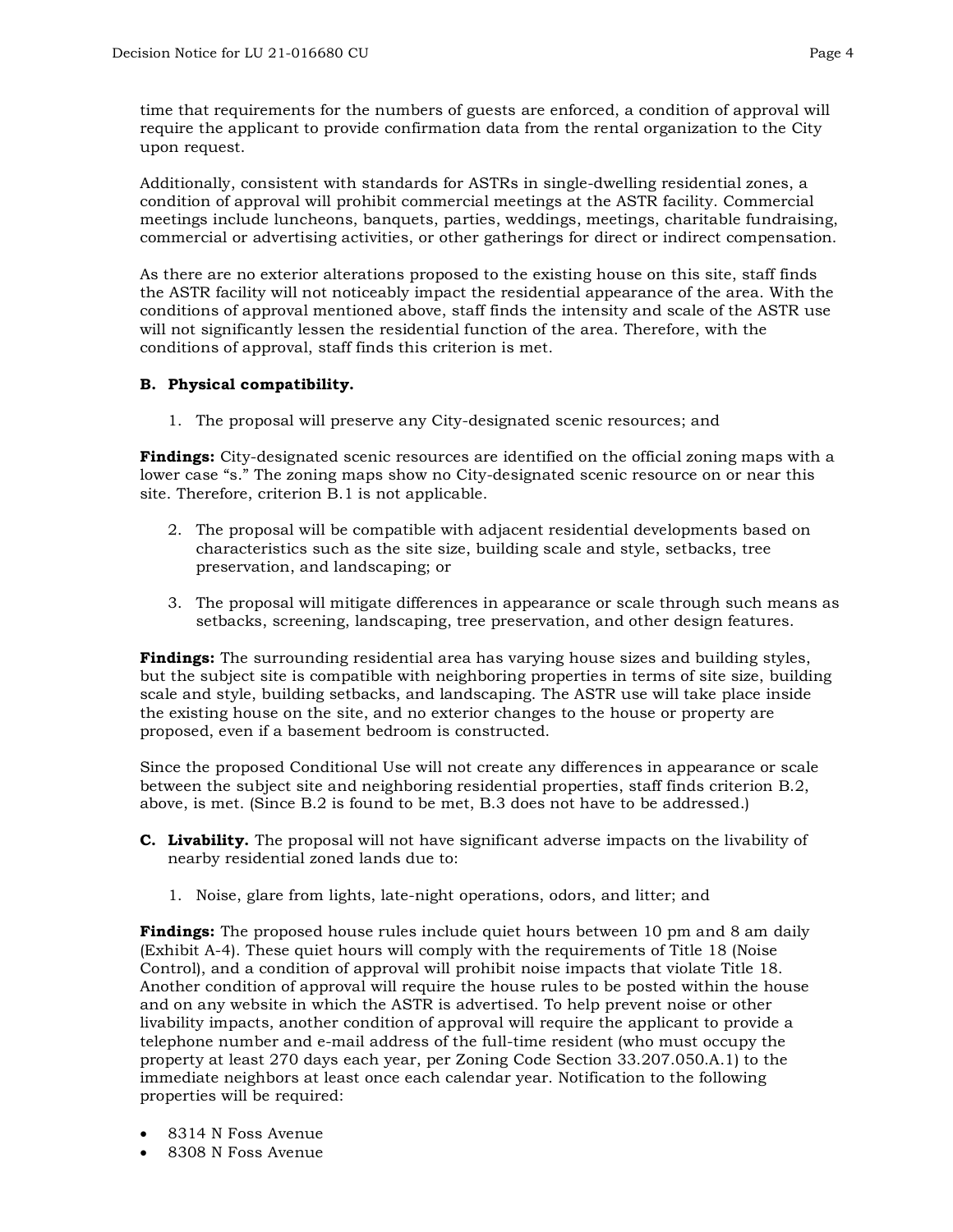- 8321 N Hurst Avenue
- 8301 N Hurst Avenue
- 8312 N Hurst Avenue
- 8300 N Hurst Avenue

The property has no exterior lighting that is not typical for a residential use, and no new exterior lighting is proposed for the ASTR. The applicant states that garbage and recycling collection and yard maintenance will be professionally managed (Exhibit A-1, page 7). No aspect of the short-term rental operation is likely to produce glare, litter or odor impacts that are different from a typical residential use or that would adversely impact neighbors.

For these reasons, and with the conditions of approval mentioned above, staff finds there will be no significant adverse impacts related to noise, glare from lights, late-night operations, odors, or litter. With the conditions of approval, criterion C.1 is met.

2. Privacy and safety issues.

**Findings:** The bedrooms proposed for ASTR rentals are inside the existing house on the site, and guests' use of these bedrooms will not have unusual or significant impacts on neighbors' privacy. The property has a back yard with an uncovered porch and a covered gathering area that may be used by guests for socializing or recreation (Exhibits C-1 and A-6). However, the back yard is fully enclosed by a solid wood fence that is 6 feet or taller in height, and this existing fencing will limit impacts on neighbors' privacy. To limit privacy impacts in the future, staff finds a condition of approval is warranted to require sightobscuring fencing around the back yard to be continuously maintained.

No adverse safety impacts are anticipated. The Fire Bureau reviewed the proposal and responded with no concerns (Exhibit E-4). The Police Bureau reviewed the proposal and found that police services are adequate for the ASTR use (Exhibit E-5). PBOT reviewed the proposal for adverse safety impacts on nearby streets and found none (Exhibit E-2).

To further ensure safety, staff finds a condition of approval is warranted for an inspection verifying the building code, smoke detector, and carbon monoxide alarm requirements in Zoning Code Section 33.207.050.B.4 are met for all bedrooms to be used for short-term rentals.

For these reasons, and with the conditions of approval mentioned above, criterion C.2 is met.

#### **D. Public services.**

- 1. The proposal is supportive of the street designations of the Transportation Element of the Comprehensive Plan;
- 2. Transportation system:
	- a. The transportation system is capable of supporting the proposed use in addition to the existing uses in the area. Evaluation factors include safety, street capacity, level of service, connectivity, transit availability, availability of pedestrian and bicycle networks, on-street parking impacts, access restrictions, neighborhood impacts, impacts on pedestrian, bicycle, and transit circulation. Evaluation factors may be balanced; a finding of failure in one or more factors may be acceptable if the failure is not a result of the proposed development, and any additional impacts on the system from the proposed development are mitigated;
	- b. Measures proportional to the impacts of the proposed use are proposed to mitigate on- and off-site transportation impacts. Measures may include transportation improvements to on-site circulation, public street dedication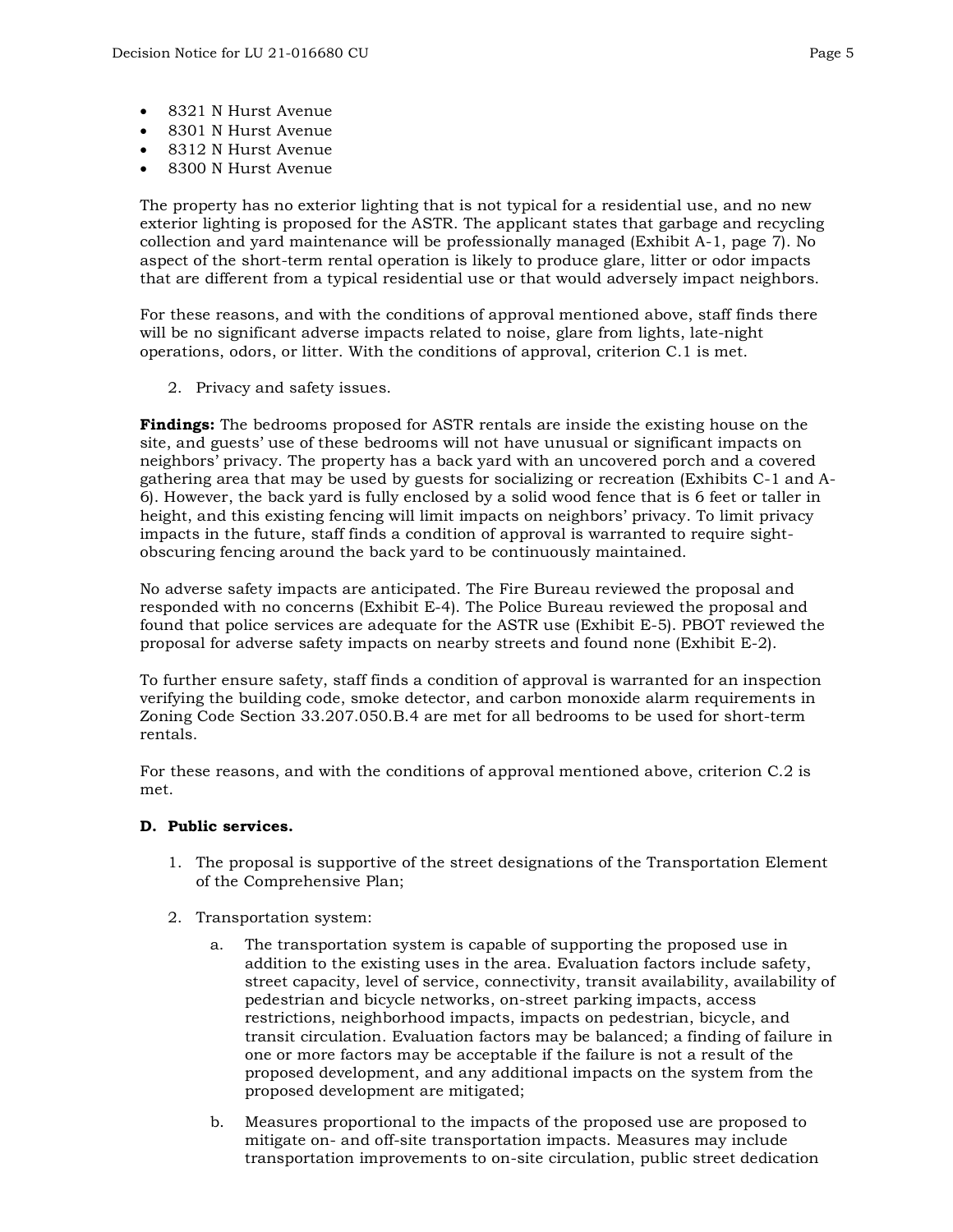and improvement, private street improvements, intersection improvements, signal or other traffic management improvements, additional transportation and parking demand management actions, street crossing improvements, improvements to the local pedestrian and bicycle networks, and transit improvements;

c. Transportation improvements adjacent to the development and in the vicinity needed to support the development are available or will be made available when the development is complete or, if the development is phased, will be available as each phase of the development is completed;

**Findings:** PBOT reviewed the proposal and submitted the following response (Exhibit E-2):

*To address the transportation approval criteria, the applicant submitted a professional Transportation Impact Study (TIS) prepared by Melissa Webb, PE of Lancaster Mobley* [Exhibit A-7]. *The TIS was reviewed and accepted by PBOT Development Review Traffic Engineer Rachel Bolton (21-024619-TR). PBOT Development Review staff agrees with the methodologies, analyses, assumptions, findings and conclusions to confirm that the transportation-related approval criteria are satisfied subject to the recommended conditions of approval.*

*Street Capacity/Level of Service: To estimate the vehicle trips generated by the proposed ASTR, information from the Trip Generation Manual, 10th Edition, published by the Institute of Transportation Engineers (ITE) was used. Data for land use #320, Motel, was used to calculate trip rates for the proposed facility. ITE does not have specific data for an ASTR and the Motel use is the closest land use category for which data is available.* 

*The subject site contains a 4-bedroom house. The applicant proposes to rent up to 3 bedrooms to ASTR guests to start, and 4 bedrooms once a planned accessory dwelling unit (ADU) for the long-term resident is constructed in the basement. The ASTR bedrooms would be rented as a group to a single family or group travelling together, rather than each bedroom being rented to a separate party. No commercial events are proposed. The submitted traffic and parking study took the more conservative approach of analyzing this proposal as using the site as both a single family dwelling and 4-unit motel concurrently.* 

*The proposed dwelling plus ASTR is estimated to generate approximately 3 trips during both the morning and evening peak hours, with 24 trips total each weekday based upon the maximum rental scenario. This represents an increase in trips over a single-family dwelling which would generate 1-peak hour daily trip, and approximately 10 total trips each weekday. It should be noted that based on the submitted data, most trips associated the proposed ASTR will likely not occur during the AM/PM peak hours.*

*To address the street capacity and Level of Service (LOS) evaluation factors, the applicant's traffic engineer analyzed existing trip data and conducted observations during the morning and evening peak hours on Thursday, Nov. 12, 2020 at the following intersections:*

- *N Willis Blvd. at N. Hurst Ave.*
- *N Willis Blvd. at N. Chautauqua Blvd.*
- *N Kilpatrick St. at N. Hurst Ave.*
- *N Kilpatrick St. and N. Chautauqua Blvd.*

*This analysis determined all intersections are operating at Level of Service A during peak hours. As noted on page 9 of the applicant's TIS, "Based on the minimal volumes of additional weekday morning and evening peak hour trips expected to be added to the transportation system following implementation of the short-term rental, the study intersections are projected to continue operating acceptably in the future either with or*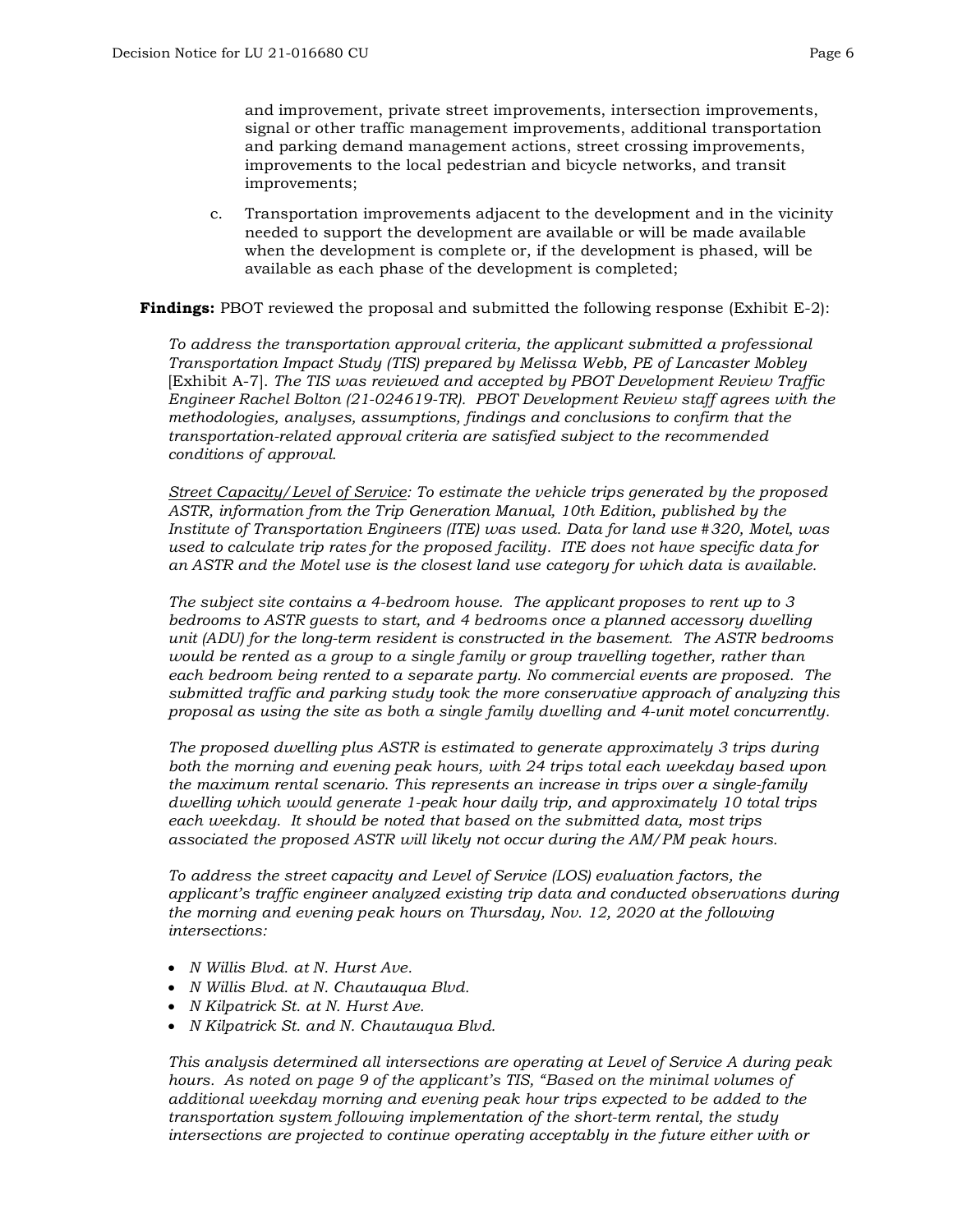*without the additional site trips. There is adequate street capacity and Level of Service at area intersections to serve the additional use.* 

*Safety for All Modes: The applicant's traffic engineer provided an analysis of safety based on Oregon Department of Transportation (ODOT) Crash Data System for the most recent 5 year period for which data has been finalized. This analysis evaluated the same four intersections as the Street Capacity/Level of Service evaluation. Of these four intersections, the intersection of N Willis Blvd and N Chautauqua Blvd. has a concerning number of crashes. This intersection had 10 reported crashes during the analysis period. The applicant's traffic engineer calculated a crash rate at this intersection. As noted on page 6 of the submitted TIS, "Crash rates in excess of 1.00 crashes per million entering vehicles (CMEV) may be indicative of design deficiencies and therefore require a need for further investigation and possible mitigation. Based on the number of crashes and the number of entering vehicles, a crash rate of 0.67 CMEV was calculated for the intersection."*

*Staff concurs with the applicant's analysis. No significant safety hazards were identified at the study intersections.* 

*Connectivity: The subject site is located within a well-connected neighborhood in which the grid system is generally complete, providing multiple redundant routes to and from the site for all modes. The subject site is approximately 140-feet from the intersection of two streets. The City's goal is through streets every 530-feet. Additional through connections are not desirable at this location.* 

*Transit Availability: Transit connections are available within a reasonable 1-block walking distance northeast of the site with bus stops for TriMet Service Route #35 at the intersection of N. Willis Blvd. and N. Chautauqua Blvd. The #35 is provides service 7 days a week. It connects westward to the University of Portland and southward to all of the major area collectors and to the Rose Quarter Transit Center, downtown, the south waterfront, and on to Oregon City. Additionally, TriMet Service Route #75 is a frequent service transit line available on N. Lombard St. approximately 3-blocks south of the site. Frequent service bus lines come at intervals of 15-minutes or less most of the day, every day. The #75 travels westward to Roosevelt Hight School and Pier Park. It travels eastward to the Lombard Transit Center then on to 42nd Ave where it turns south proceeding to the Hollywood Transit Center and the Milwaukie City Center. The site is well served by transit.* 

*On-Street Parking Impacts: The parking demand generated from the proposed development was estimated using parking demand rates from Parking Generation, 10th Edition, published by the Institute of Transportation Engineers (ITE). The data used to determine the parking demand for the proposed conditional use were for land use #320, Motel as it represents the closest use to the proposed ASTR for which data is available. The estimated additional parking demand from the proposed ASTR is 3 vehicles. The submitted TIS assumes all parking demand from the proposed ASTR will be accommodated on-street.* 

*To determine the demand and availability of on-street parking near the site, the applicant's traffic engineer conducted observations during the overnight period corresponding to the expected peak period for residential parking demand in the site vicinity. The observations were conducted beginning at 11:00 PM on Wednesday, Nov. 11, 2020. Observations were conducted on the following segments:*

- *N Willis Blvd (N Foss Ave. to N. Chautauqua Blvd.)*
- *N Kilpatrick St. (N Foss Ave. to N. Chautauqua Blvd.)*
- *N Foss Ave. (N Willis Blvd. and N Kilpatrick St.)*
- *N Hurst Ave. (N Willis Blvd. and N Kilpatrick St.)*
- *N Chautauqua Blvd. (N Willis Blvd. and N Kilpatrick St.)*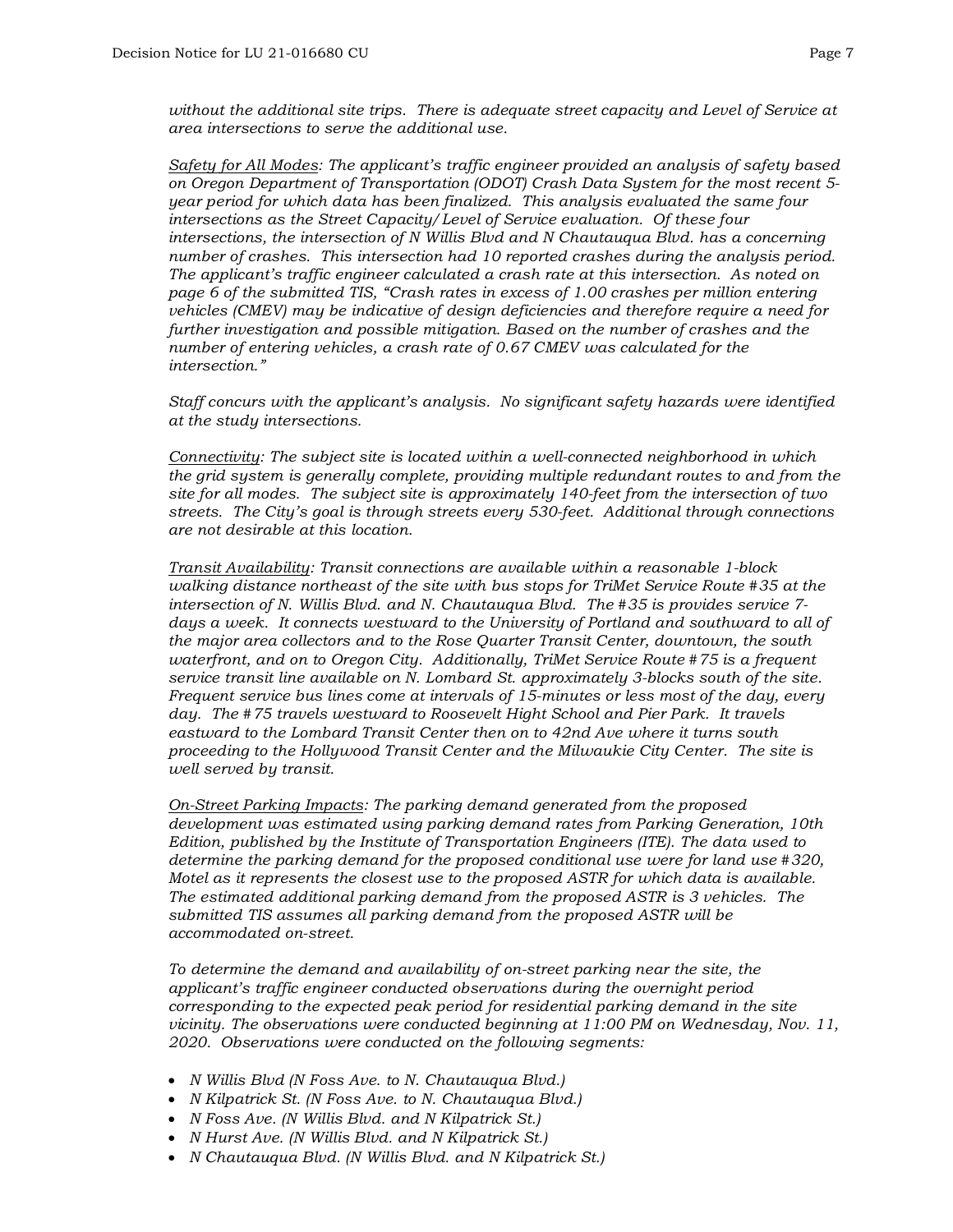*Within the study area, the parking study estimated there was an on-street parking capacity of 168 parking stalls, of which 56 were occupied at time of observation. Therefore, the estimated on-street parking occupancy was observed at 33.3%. If we add the potential demand for an additional 3 on-street parking spaces to the observed occupancy, you arrive at on-street parking occupancy of 35.1%. PBOT does not consider an area to be heavily parked until occupancy rates reach approximately 85%. Based on the observations and analysis, the available on-street parking in the site vicinity is amply available to safely support the proposed use in addition to the existing uses in the site vicinity.* 

*Access Restrictions: Staff concurs with the applicant's findings on page 14 of the TIS* [Exhibit A-7] *which read as follows:*

*The proposed conditional use is not expected to generate significantly more vehicular traffic than the current use, nor will it generate heavy vehicle traffic. In addition, the proposed use will largely match the residential traffic characteristics of the surrounding vicinity, whereby travel patterns will not significantly alter from what is currently observable in the area. Accordingly, no additional access restrictions along any nearby vicinity roadways are necessary or recommended in conjunction with the proposed use.*

*Neighborhood Impacts: The transportation-related neighborhood impacts associated with the proposed use typically involve impacts to on-street parking and potential increases in traffic at area intersections. As documented by the applicant's analysis, there is a sufficient supply of on-street parking to accommodate the use. Additionally, services for the ASTR, such as landscaping, regular maintenance, and/or cleaning will be consistent with a typical single-family home. The minimal number of vehicle trips that will be added during the peak hours as a result of this use will not have a significant impact area intersections. Transportation related impacts as a result of the proposed ASTR will be negligible.* 

*Adequate Transportation Demand Management Strategies: Transportation Demand Management (TDM) strategies are actions designed to change travel behavior in order to reduce the use of single-occupant vehicles to the site and, in turn, improve the performance of transportation facilities. The applicant has proposed several strategies to mitigate demand on the surrounding transportation system. Beginning on the bottom of page 1, the submitted narrative* [Exhibit A-1] *states the following:*

*Guest will be encouraged to use ride sharing services such as Uber or Lyft, taxi services, and public transportation services. Guests will be provided with active transportation maps, transit access, information on bike-sharing, and guidebooks and local restaurant menus to encourage guests to explore the city on foot, by bicycle, or through public transportation and ride-share services.*

*In conclusion, based on the evidence included in the record, the applicant has demonstrated to PBOT's satisfaction that "the transportation system is capable of supporting the proposed use in addition to the existing uses in the area".* 

*RECOMMENDATION: PBOT has no objections to the proposed Accessory Short-Term Rental (ASTR), subject to the following recommended conditions:*

*1. Implement the Transportation Demand Management Strategies listed in the submitted narrative* [Exhibit A-1, page 1, as cited above].

Based on these findings from PBOT, and with the condition of approval recommended by PBOT for transportation demand management strategies, staff finds criteria D.1 and D.2 are met.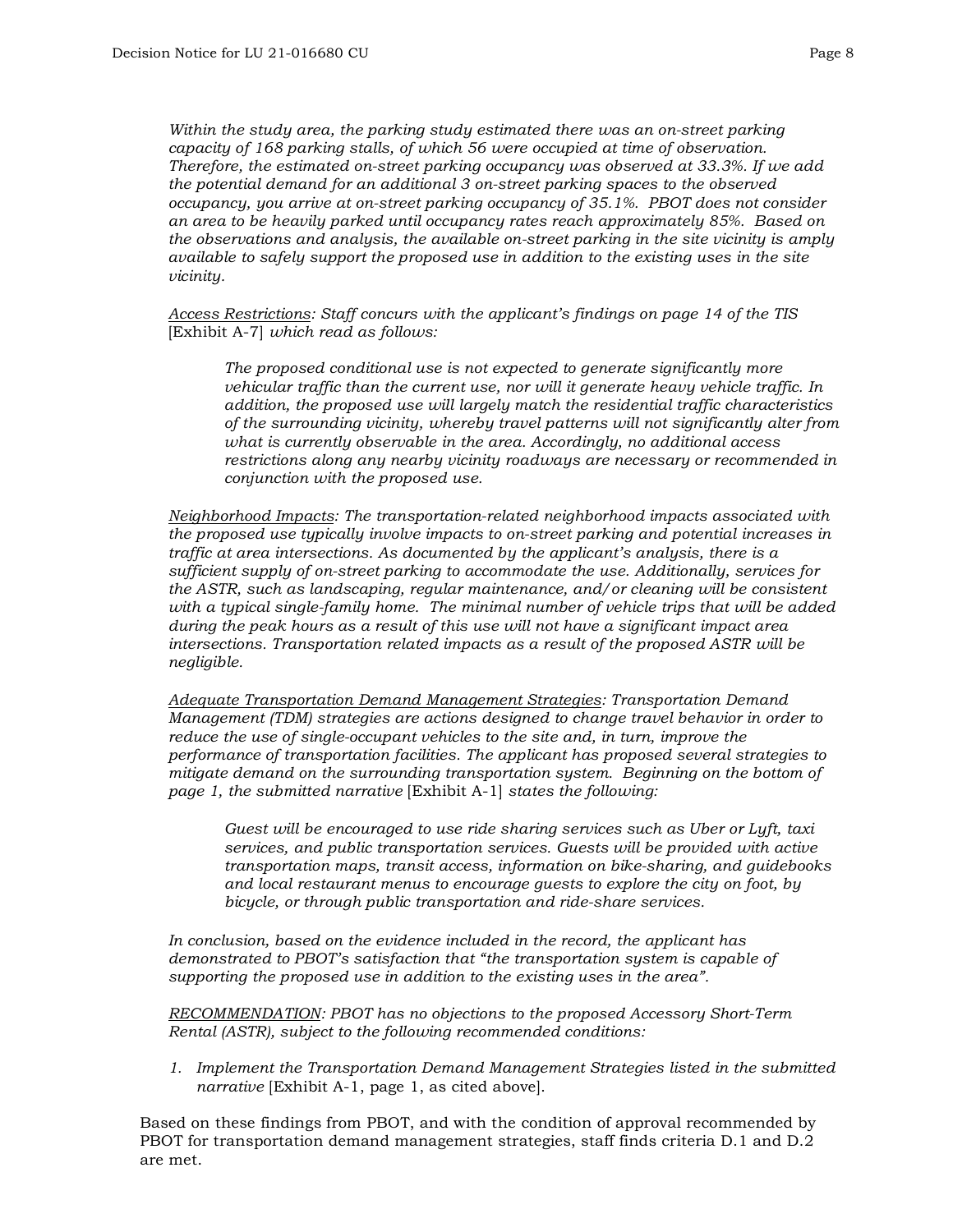3. Public services for water supply, police and fire protection are capable of serving the proposed use, and proposed sanitary waste disposal and stormwater disposal systems are acceptable to the Bureau of Environmental Services.

**Findings:** The Water Bureau and the Fire Bureau reviewed the proposal and responded with no concerns (Exhibits E-3 and E-4, respectively). The Portland Police Bureau reviewed the proposal and responded that police services are adequate for the proposed use (Exhibit E-5). The Bureau of Environmental Services reviewed the application and found that existing sanitary waste disposal and stormwater disposal from the property are adequate for the proposal (Exhibit E-1). For these reasons, criterion D.3 is met.

**E. Area plans.** The proposal is consistent with any area plans adopted by the City Council as part of the Comprehensive Plan, such as neighborhood or community plans.

**Findings:** The site is located within the boundaries of the Portsmouth Neighborhood Plan, which was adopted by the City Council as part of the Comprehensive Plan. Staff finds the following policies from the Portsmouth Neighborhood Plan to be relevant:

- *Policy 3 (Public Safety): Create a secure and comfortable neighborhood where people feel safe in their homes, on the neighborhood's streets and in its parks and schools. Develop a proactive partnership between Portsmouth residents, the Police Bureau and other agencies to help maintain a safe neighborhood.*
- *Policy 4A (Neighborhood Livability, Environmental Health): Promote the public safety and environmental health of the community. Explore mitigation measures when land uses adversely impact the livability of the Portsmouth neighborhood.*
- *Policy 4B (Neighborhood Livability, Neighborhood Appearance): Improve Portsmouth neighborhood's appearance by maintaining property, keeping the neighborhood clean, and planting more green and landscaped areas. Encourage new development to be compatible with the existing character of the neighborhood.*
- *Policy 6B (Business Growth and Development, Residential Neighborhoods): Protect residential neighborhoods from adverse impacts of commercial uses. Promote home-based businesses in the neighborhood. Provide opportunities for retail and start-up businesses in Columbia Villa.*
- *Policy 7 (Transportation): Create a safe environment in which to walk, cycle, ride public transit, and drive. Protect neighborhood livability and the viability of commercial areas when making transportation improvements. Strive to ensure accessibility throughout the neighborhood and encourage people to use nonmotorized modes of transportation.*
- *Policy 8 (Housing): Strengthen the residential base of the Portsmouth neighborhood by preserving viable existing housing and constructing new housing which is responsive to the needs of present and future generations of households. As property values rise, ensure that there continues to be affordable housing in the neighborhood.*

As discussed in the findings for approval criterion C, no adverse safety impacts are anticipated, and the Police Bureau reviewed the proposal and responded with no objections (Exhibit E-5). The new ASTR use will take place primarily inside the existing house on the site, and although guests may use the yard, a condition of approval will require existing, sight-obscuring fencing around the rear yard to be maintained to preserve neighbors' privacy. Additionally, quiet hours will be enforced to minimize late night impacts, and the ASTR facility will be required to conform to the City's Title 18 Noise Control Ordinance.

The house and yard on the subject property appear well-maintained, and the ASTR rentals (a home-based business) will encourage and provide revenue for continuing maintenance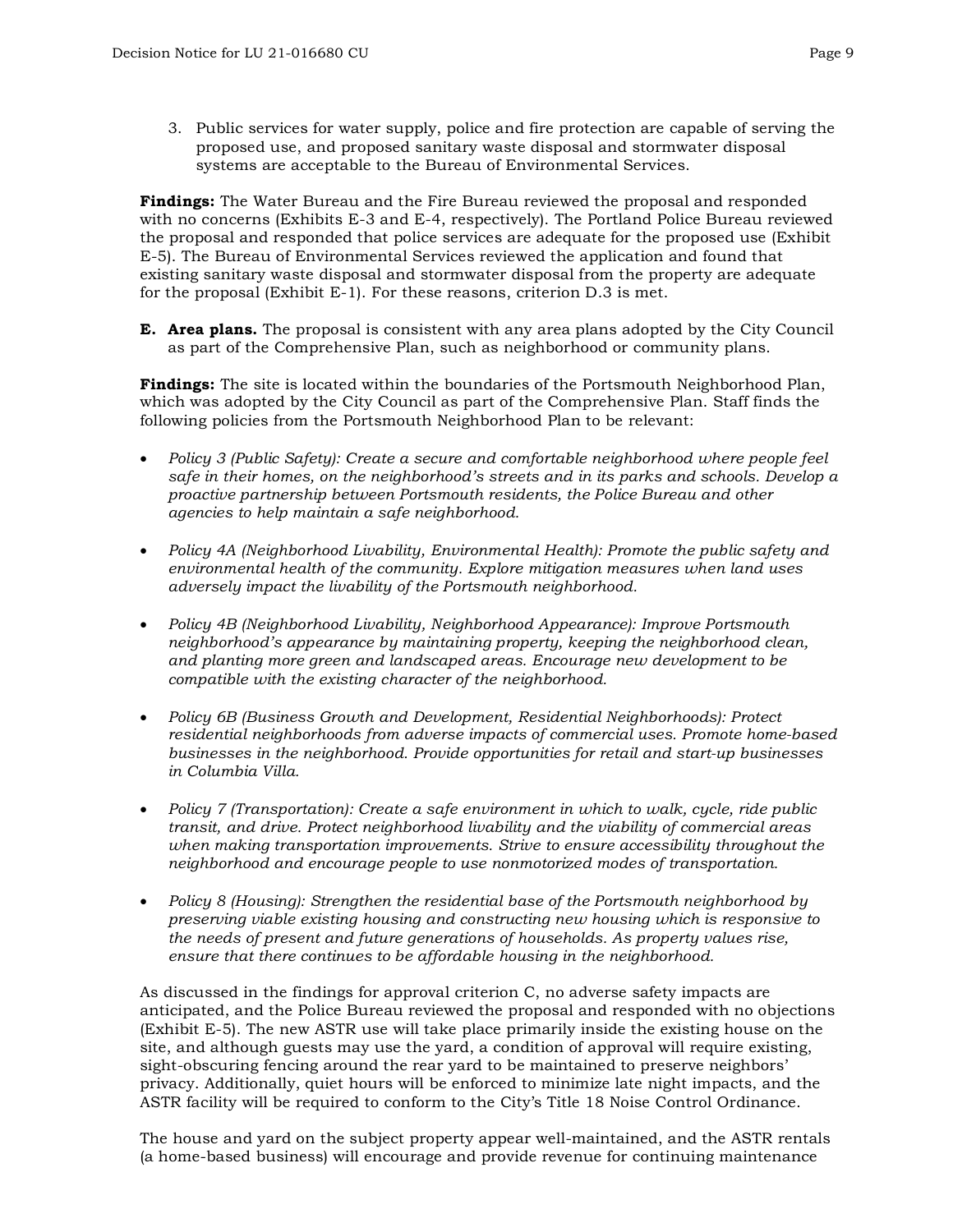and investment in the property. At the same time, since a full-time resident is required by Zoning Code Section 33.207.050.A.1, the proposal does not remove the house from the neighborhood's housing stock, and is likely to provide relatively affordable housing for the property's full-time resident.

As discussed in the findings for approval criterion D, PBOT found the transportation system is adequate to support the proposed ASTR use (Exhibit E-2), and a condition of approval will require the ASTR operator to encourage alternative modes of transportation.

For these reasons, and with the condition of approval mentioned above, staff finds the proposal is consistent with the Portsmouth Neighborhood Plan. Approval criterion E is met.

#### **DEVELOPMENT STANDARDS**

Unless specifically required in the approval criteria listed above, this proposal does not have to meet the development standards in order to be approved during this review process. The plans submitted for a building or zoning permit must demonstrate that all development standards of Title 33 can be met or have received an Adjustment or Modification via a land use review prior to the approval of a building or zoning permit.

## **CONCLUSIONS**

The applicant proposes to operate a Type B ASTR facility within the existing house on this site. Staff finds that with conditions of approval, the proposal will maintain the residential appearance and function of the area, maintain physical compatibility, and limit livability impacts on neighbors. Public services are available to serve the proposal, and a condition of approval will require transportation demand management measures to limit on-street parking impacts. The proposal is also consistent with relevant statements from the Portsmouth Neighborhood Plan. With conditions of approval, the proposal meets the applicable approval criteria and therefore must be approved.

## **ADMINISTRATIVE DECISION**

Approval for Type B accessory short-term rentals (ASTR) within the existing house on this site, subject to the following conditions:

- A. A full-time resident who occupies the site at least 270 days each year (per Zoning Code Section 33.207.050.A.1) is always required for ASTR use to occur. While the full-time resident lives in the existing main floor bedroom, ASTR rentals are limited to the 3 upper floor bedrooms. If construction of a 5th bedroom in the basement is completed within 3 years of the date of this approval, then 4 bedrooms may be rented to ASTR guests upon approval of the fee-paid inspection for the 4th bedroom described in Condition B, below. If construction of the basement bedroom is not completed within 3 years of the date of this approval, another Conditional Use Review would be required for any expansion of the ASTR use from 3 bedrooms to 4 bedrooms.
- B. Before the ASTR facility can operate, the applicant must obtain approval of a fee paid inspection from BDS to confirm that the building code, smoke detector, and carbon monoxide alarm requirements of Zoning Code Section 33.207.050.B.4 are met for each bedroom to be rented to ASTR guests.
- C. No more than 2 ASTR guests per bedroom (regardless of age) are allowed.
- D. All advertisements for the ASTR must display prominently in the title of the advertisement the maximum number of bedrooms rented to ASTR guests (3 or 4, pursuant to condition of approval A, above) and the maximum number of ASTR guests allowed per bedroom (2).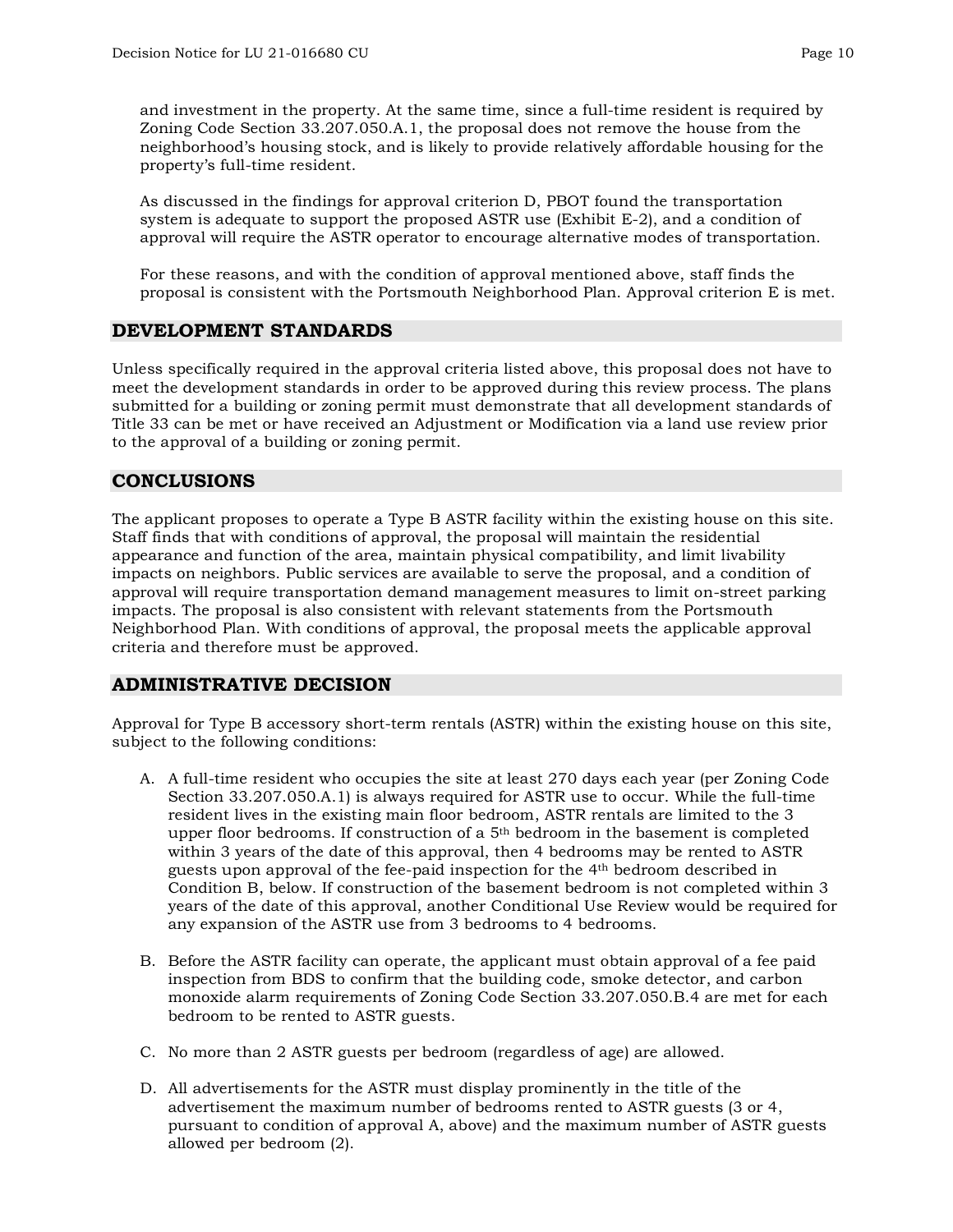- E. The "house rules" in Exhibit A-4 must be posted in a visible location in the rental and posted on any website on which the ASTR is advertised.
- F. Commercial meetings including luncheons, banquets, parties, weddings, meetings, charitable fund raising, commercial or advertising activities, or other gatherings for direct or indirect compensation are not allowed.
- G. A fully sight-obscuring wood fence at least 6 feet in height must be continuously maintained along the side and rear lot lines behind the front building line of the house.
- H. The ASTR facility may not create noise impacts in violation of Title 18 (Noise Control), which prohibits the following:
	- Operating or permitting the use or operation of any device designed for sound production or reproduction in such a manner as to cause a noise disturbance; or
	- Operating or permitting the use or operation of any such device between the hours of 10pm and 7am to be plainly audible within any dwelling unit which is not the source of the sound.
- I. At least once each calendar year, the applicant or operator of the ASTR must provide a telephone number and e-mail address for the full-time resident (who must reside on the site at least 270 days each year, per Zoning Code Section 33.207.050.A.1) to residents of the following neighboring properties:
	- 8314 N Foss Avenue
	- 8308 N Foss Avenue
	- 8321 N Hurst Avenue
	- 8301 N Hurst Avenue
	- 8312 N Hurst Avenue
	- 8300 N Hurst Avenue
- J. The applicant or operator must maintain a guest log. The guest log must include the names and home addresses of guests, guests' license plate numbers if traveling by car, dates of stay, and the room assigned to each guest. The log must be available for inspection by City staff upon request. Confirmation of this data from the authorized rental organization (such as Airbnb or VRBO) must also be provided to City staff upon request.
- K. In order to limit single-occupancy vehicle trips and on-street parking impacts, the ASTR operator must provide all ASTR guests with information on transit, ride sharing, and bike sharing services, biking and walking maps, and restaurants and attractions within walking distance.

#### **Staff Planner: Andrew Gulizia**

**Decision rendered by: Decision rendered by: on April 2, 2021** 

By authority of the Director of the Bureau of Development Services

#### **Decision mailed: April 7, 2021**

**About this Decision.** This land use decision is **not a permit** for development. Permits may be required prior to any work. Contact the Development Services Center at 503-823-7310 for information about permits.

**Procedural Information.** The application for this land use review was submitted on February 22, 2021 and was determined to be complete on March 9, 2021.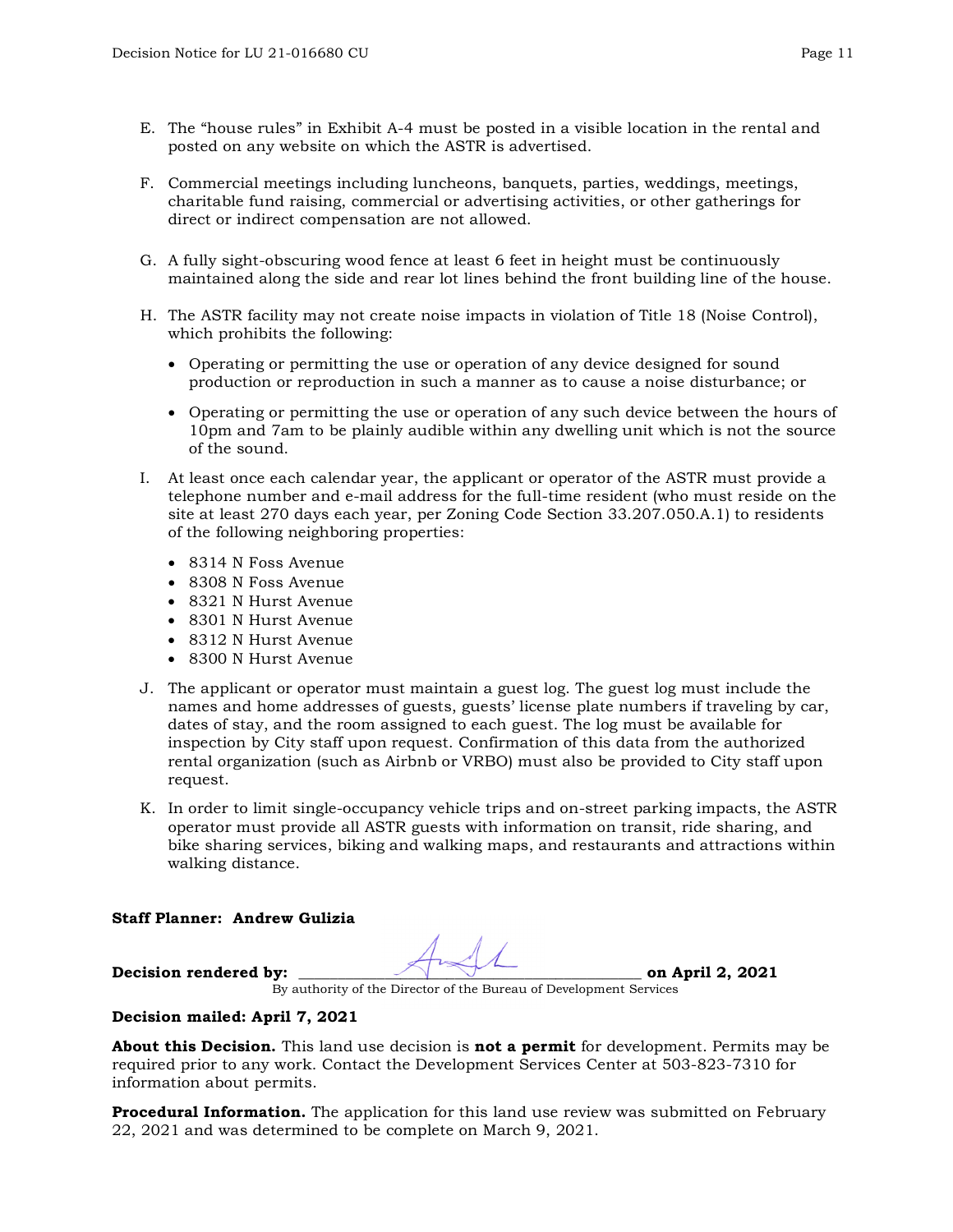Zoning Code Section 33.700.080 states that land use review applications are reviewed under the regulations in effect at the time the application was submitted, provided that the application is complete at the time of submittal or complete within 180 days. Therefore, this application was reviewed against the Zoning Code in effect on February 22, 2021.

ORS 227.178 states the City must issue a final decision on land use review applications within 120 days of the application being deemed complete. The 120-day review period may be waived or extended at the request of the applicant. In this case, the applicant did not waive or extend the 120-day review period. Unless further extended by the applicant, **the 120 days will expire on July 7, 2021.**

**Some of the information contained in this report was provided by the applicant.** As required by Section 33.800.060 of the Portland Zoning Code, the burden of proof is on the applicant to show that the approval criteria are met. The Bureau of Development Services has independently reviewed the information submitted by the applicant and has included this information only where the Bureau of Development Services has determined the information satisfactorily demonstrates compliance with the applicable approval criteria. This report is the decision of the Bureau of Development Services with input from other City and public agencies.

**Conditions of Approval.** If approved, this project may be subject to a number of specific conditions, listed above. Compliance with the applicable conditions of approval must be documented in all related permit applications. Plans and drawings submitted during the permitting process must illustrate how applicable conditions of approval are met. Any project elements that are specifically required by conditions of approval must be shown on the plans and labeled as such.

These conditions of approval run with the land, unless modified by future land use reviews. As used in the conditions, the term "applicant" includes the applicant for this land use review, any person undertaking development pursuant to this land use review, the proprietor of the use or development approved by this land use review, and the current owner and future owners of the property subject to this land use review.

**Appealing this decision.** This decision may be appealed to the Hearings Officer, and if appealed a hearing will be held. The appeal application form can be accessed at [https://www.portlandoregon.gov/bds/45477.](https://www.portlandoregon.gov/bds/45477) **Appeals must be received by 4:30 PM on April 21, 2021.**

#### **The completed appeal application form must be e-mailed to**

**[landuseintake@portlandoregon.gov](mailto:landuseintake@portlandoregon.gov) and to the planner listed on the first page of this decision.** If you do not have access to e-mail, please telephone the planner listed on the front page of this notice about submitting the appeal application. An appeal fee of \$250 will be charged. Once the completed appeal application form is received, Bureau of Development Services staff will contact you regarding paying the appeal fee. The appeal fee will be refunded if the appellant prevails. There is no fee for Office of Community & Civic Life recognized organizations for the appeal of Type II decisions on property within the organization's boundaries. The vote to appeal must be in accordance with the organization's bylaws. Please contact the planner listed on the front page of this decision for assistance in filing the appeal and information on fee waivers. Please see the appeal form for additional information.

If you are interested in viewing information in the file, please contact the planner listed on the front of this decision. The planner can provide some information over the phone. Only digital copies of material in the file are available for viewing. A digital copy of the Portland Zoning Code is available on the internet at [https://www.portlandoregon.gov/citycode/28197.](https://www.portlandoregon.gov/citycode/28197)

**Attending the hearing.** If this decision is appealed, a hearing will be scheduled, and you will be notified of the date and time of the hearing. The decision of the Hearings Officer is final; any further appeal must be made to the Oregon Land Use Board of Appeals (LUBA) within 21 days of the date of mailing the decision, pursuant to ORS 197.620 and 197.830. Contact LUBA at 775 Summer St NE, Suite 330, Salem, Oregon 97301-1283, or phone 1-503-373-1265 for further information.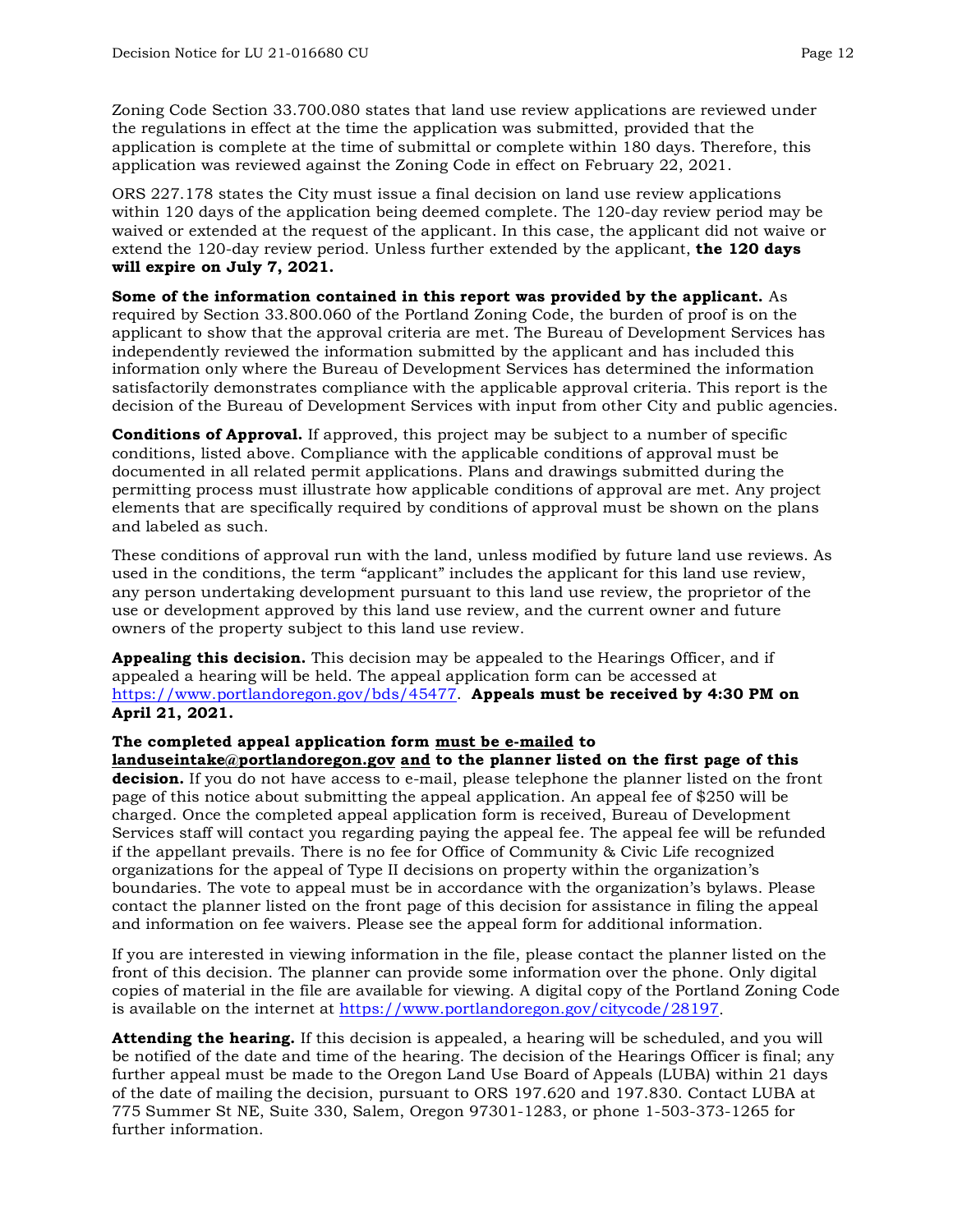Failure to raise an issue by the close of the record at or following the final hearing on this case, in person or by letter, may preclude an appeal to the Land Use Board of Appeals (LUBA) on that issue. Also, if you do not raise an issue with enough specificity to give the Hearings Officer an opportunity to respond to it, that also may preclude an appeal to LUBA on that issue.

**Recording the final decision.** If this land use review is approved the final decision will be recorded with the Multnomah County Recorder. *Unless appealed,* **the final decision will be recorded after April 21, 2021** by the Bureau of Development Services. The applicant, builder, or a representative does not need to record the final decision with the Multnomah County Recorder. For further information on recording documents please call the Bureau of Development Services Land Use Services Division at 503-823-0625.

**Expiration of this approval.** An approval expires three years from the date the final decision is rendered unless a building permit has been issued, or the approved activity has begun.

**Applying for permits.** A building permit, occupancy permit, or development permit may be required before carrying out an approved project. At the time they apply for a permit, permittees must demonstrate compliance with:

- All conditions imposed herein;
- All applicable development standards, unless specifically exempted as part of this land use review;
- All requirements of the building code; and
- All provisions of the Municipal Code of the City of Portland, and all other applicable ordinances, provisions and regulations of the City.

#### **EXHIBITS**

#### NOT ATTACHED UNLESS INDICATED

- A. Applicant's Statement:
	- 1. Narrative
	- 2. Floor plans
	- 3. Front building elevation
	- 4. Guest log and house rules
	- 5. Proof of residency
	- 6. Photos
	- 7. Transportation study
	- 8. Site plan
- B. Zoning Map (attached)
- C. Plans/Drawings (none)
- D. Notification Information:
	- 1. Mailing list
	- 2. Mailed notice
- E. Agency Responses:
	- 1. Bureau of Environmental Services
	- 2. Portland Bureau of Transportation
	- 3. Water Bureau
	- 4. Fire Bureau
	- 5. Police Bureau
	- 6. Site Development Review Section of BDS
	- 7. Life Safety Review Section of BDS
	- 8. Urban Forestry Division of the Parks Bureau
- F. Correspondence (none received)
- G. Other:
	- 1. Land use application form

**The Bureau of Development Services is committed to providing equal access to information and hearings. Please notify us no less than five business days prior to the event if you need special accommodations. Call 503-823-7300 (TTY 503-823-6868).**